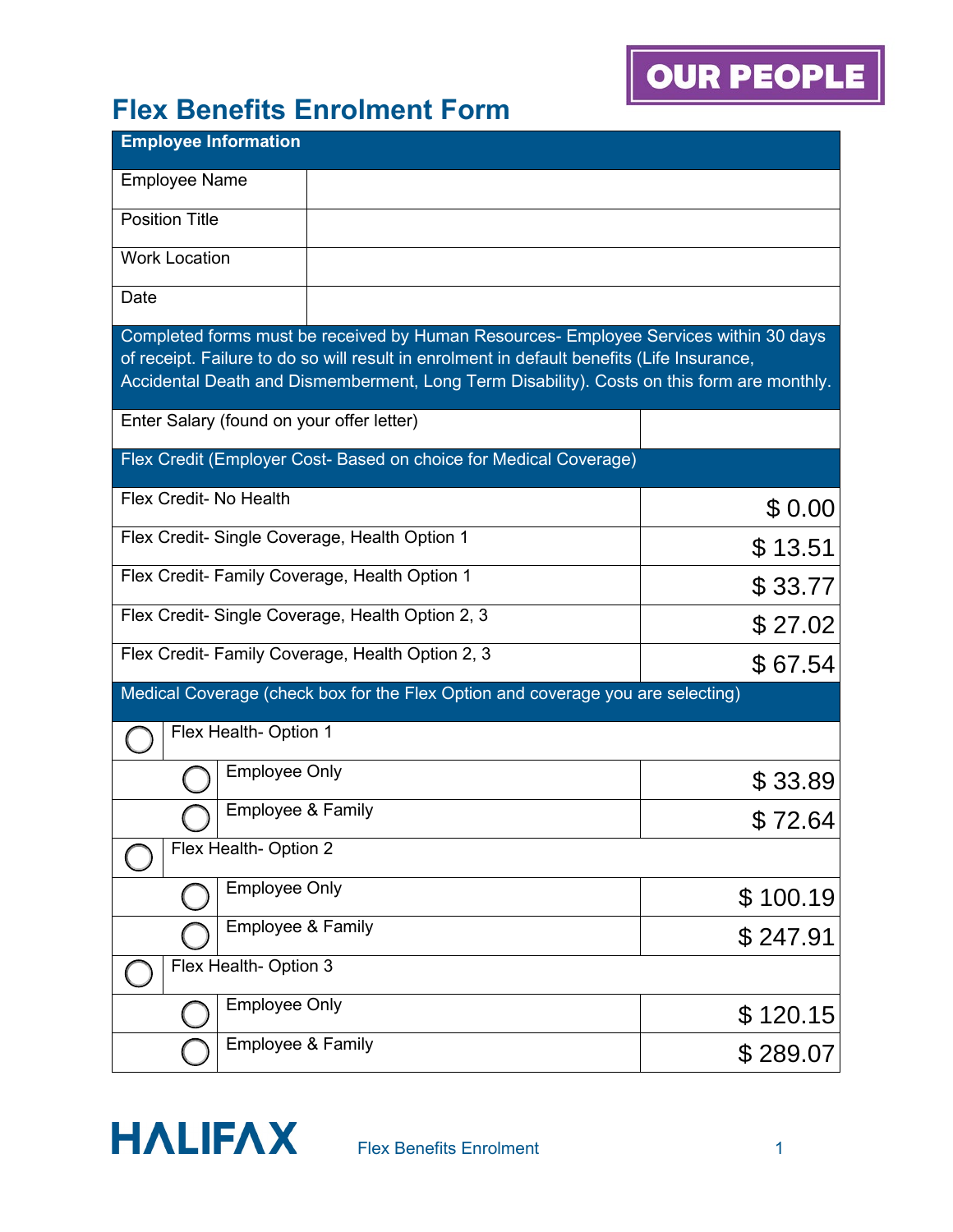#### **Flex Benefits Enrolment Form**

|                                                              | No coverage required. Explain:                 |                                |                                                                                |                                      |                                                                                      |         |         |
|--------------------------------------------------------------|------------------------------------------------|--------------------------------|--------------------------------------------------------------------------------|--------------------------------------|--------------------------------------------------------------------------------------|---------|---------|
|                                                              |                                                |                                | Dental Coverage (check box for the Flex Option and coverage you are selecting) |                                      |                                                                                      |         |         |
|                                                              |                                                | Flex Dental- Option 1          |                                                                                |                                      |                                                                                      |         |         |
|                                                              | <b>Employee Only</b>                           |                                |                                                                                |                                      |                                                                                      |         | \$12.48 |
|                                                              |                                                | Employee & Family              |                                                                                |                                      |                                                                                      |         | \$22.69 |
|                                                              | Flex Dental- Option 2                          |                                |                                                                                |                                      |                                                                                      |         |         |
|                                                              | <b>Employee Only</b>                           |                                |                                                                                |                                      | \$41.42                                                                              |         |         |
|                                                              |                                                | <b>Employee &amp; Family</b>   |                                                                                |                                      |                                                                                      | \$90.25 |         |
|                                                              | Flex Dental- Option 3                          |                                |                                                                                |                                      |                                                                                      |         |         |
|                                                              | <b>Employee Only</b>                           |                                |                                                                                |                                      |                                                                                      | \$61.85 |         |
|                                                              | Employee & Family                              |                                |                                                                                | \$136.11                             |                                                                                      |         |         |
|                                                              | Flex Dental- Option 4                          |                                |                                                                                |                                      |                                                                                      |         |         |
|                                                              |                                                | <b>Employee Only</b>           |                                                                                |                                      |                                                                                      |         | \$76.87 |
|                                                              |                                                | Employee & Family              |                                                                                | \$168.98                             |                                                                                      |         |         |
|                                                              |                                                | No coverage required. Explain: |                                                                                |                                      |                                                                                      |         |         |
|                                                              |                                                |                                |                                                                                |                                      |                                                                                      |         |         |
|                                                              | Life Insurance                                 |                                |                                                                                |                                      | <b>Accidental Death &amp; Dismemberment</b><br>(must match Life Insurance Selection) |         |         |
| Life Insurance $-1$ x Earnings<br>$AD&D - 1 \times Earnings$ |                                                |                                |                                                                                |                                      |                                                                                      |         |         |
|                                                              | <b>Total Coverage</b><br><b>Total Coverage</b> |                                |                                                                                |                                      |                                                                                      |         |         |
|                                                              | \$0.00<br><b>Monthly Cost</b>                  |                                |                                                                                | <b>Monthly Cost</b>                  |                                                                                      | \$0.00  |         |
|                                                              | \$0.00<br>Life Insurance $-2x$ Earnings        |                                |                                                                                | \$0.00<br>$AD&D - 2 \times Earnings$ |                                                                                      |         |         |
| <b>Total Coverage</b><br><b>Total Coverage</b>               |                                                |                                |                                                                                |                                      |                                                                                      |         |         |
|                                                              |                                                |                                | \$0.00                                                                         |                                      |                                                                                      |         | \$0.00  |



**OUR PEOPLE**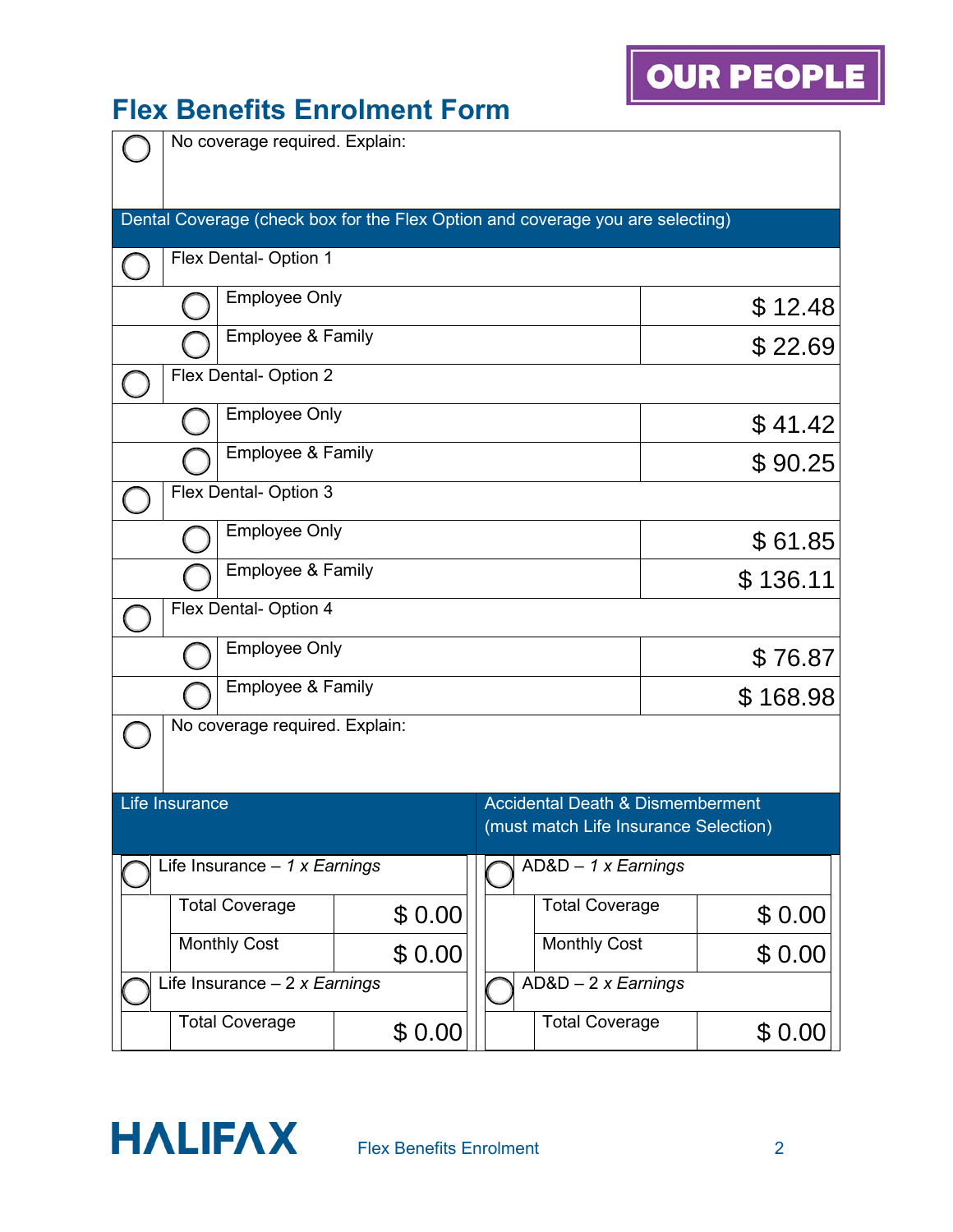| <b>Monthly Cost</b>                                                                  | \$0.00 | Monthly Cost                                                                                    | \$0.00 |  |  |
|--------------------------------------------------------------------------------------|--------|-------------------------------------------------------------------------------------------------|--------|--|--|
| Life Insurance $-2.5$ x Earnings                                                     |        | $AD&D - 2.5 \times Earnings$                                                                    |        |  |  |
| <b>Total Coverage</b>                                                                | \$0.00 | <b>Total Coverage</b>                                                                           | \$0.00 |  |  |
| <b>Monthly Cost</b>                                                                  | \$0.00 | <b>Monthly Cost</b>                                                                             | \$0.00 |  |  |
| Life Insurance $-3x$ Earnings                                                        |        | $AD&D-3x Earnings$                                                                              |        |  |  |
| <b>Total Coverage</b>                                                                | \$0.00 | <b>Total Coverage</b>                                                                           | \$0.00 |  |  |
| <b>Monthly Cost</b>                                                                  | \$0.00 | <b>Monthly Cost</b>                                                                             | \$0.00 |  |  |
| Long-Term Disability Insurance                                                       |        |                                                                                                 |        |  |  |
|                                                                                      |        | There are two different tiers of Long-Term Disability Coverage with several options in each     |        |  |  |
|                                                                                      |        | tier. Only select one tier for coverage and then one option within that tier.                   |        |  |  |
| <b>LTD Tier One</b>                                                                  |        | <b>LTD Tier Two</b>                                                                             |        |  |  |
| This is the default plan. LTD coverage ends<br>LTD plan coverage continues until the |        |                                                                                                 |        |  |  |
| at the earlier of age 65 or end of<br>employment.                                    |        | earlier of eligibility for an unreduced pension<br>under the municipalities plan, with at least |        |  |  |
|                                                                                      |        | 25 years of service in the Pension Plan; age                                                    |        |  |  |
|                                                                                      |        | 65; or retirement.                                                                              |        |  |  |
| No Cost of Living Adjustment (COLA)                                                  |        | No Cost of Living Adjustment (COLA)                                                             |        |  |  |
| LTD-50% No COLA                                                                      |        | LTD-50% No COLA                                                                                 |        |  |  |
| <b>Total Coverage</b>                                                                | \$0.00 | <b>Total Coverage</b>                                                                           | \$0.00 |  |  |
| <b>Monthly Cost</b>                                                                  | \$0.00 | <b>Monthly Cost</b>                                                                             | \$0.00 |  |  |
| LTD- 60% No COLA                                                                     |        |                                                                                                 |        |  |  |
| <b>Total Coverage</b>                                                                | \$0.00 | <b>Total Coverage</b>                                                                           | \$0.00 |  |  |
| <b>Monthly Cost</b>                                                                  | \$0.00 | <b>Monthly Cost</b>                                                                             | \$0.00 |  |  |
| LTD- 66.7% No COLA                                                                   |        | LTD- 66.7% No COLA                                                                              |        |  |  |
| <b>Total Coverage</b>                                                                | \$0.00 | <b>Total Coverage</b>                                                                           | \$0.00 |  |  |
| <b>Monthly Cost</b>                                                                  | \$0.00 | <b>Monthly Cost</b>                                                                             | \$0.00 |  |  |

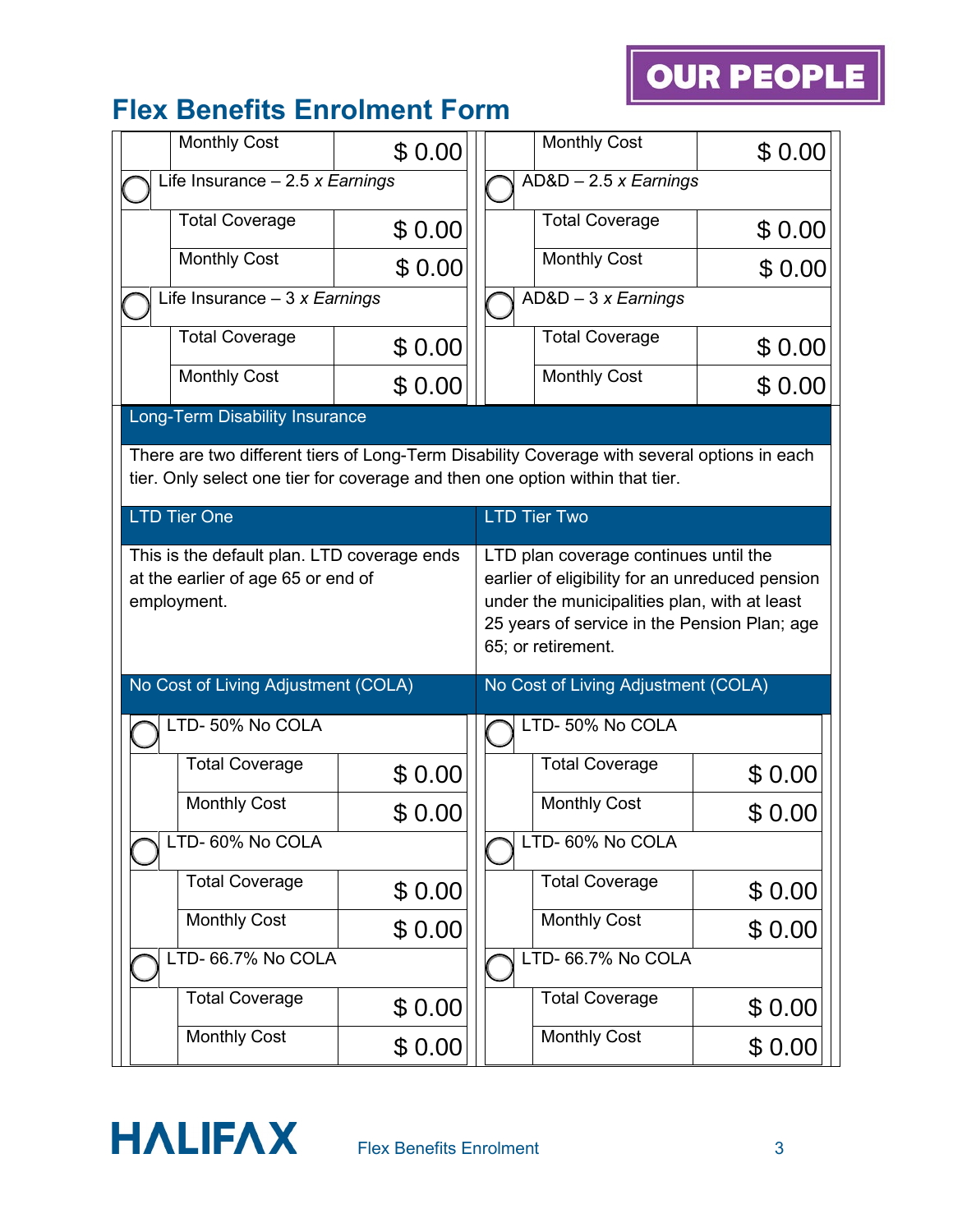| LTD- 60/50% No COLA                   |            | LTD- 60/50% No COLA                                                |             |  |
|---------------------------------------|------------|--------------------------------------------------------------------|-------------|--|
| <b>Total Coverage</b>                 | \$3,000.00 | <b>Total Coverage</b>                                              | \$3,000.00  |  |
| <b>Monthly Cost</b>                   | \$8.52     | <b>Monthly Cost</b>                                                | \$7.16      |  |
| With Cost of Living Adjustment (COLA) |            | With Cost of Living Adjustment (COLA)                              |             |  |
| LTD- 50% with COLA                    |            | LTD- 50% with COLA                                                 |             |  |
| <b>Total Coverage</b>                 | \$0.00     | <b>Total Coverage</b>                                              | \$0.00      |  |
| <b>Monthly Cost</b>                   | \$0.00     | <b>Monthly Cost</b>                                                | \$0.00      |  |
| LTD-60% with COLA                     |            | LTD- 60% with COLA                                                 |             |  |
| <b>Total Coverage</b>                 | \$0.00     | <b>Total Coverage</b>                                              | \$0.00      |  |
| <b>Monthly Cost</b>                   | \$0.00     | <b>Monthly Cost</b>                                                | \$0.00      |  |
| LTD- 66.7% with COLA                  |            | LTD- 66.7% with COLA                                               |             |  |
| <b>Total Coverage</b>                 | \$0.00     | <b>Total Coverage</b>                                              | \$0.00      |  |
| <b>Monthly Cost</b>                   | \$0.00     | <b>Monthly Cost</b>                                                | \$0.00      |  |
| LTD- 60/50% with COLA                 |            | LTD- 60/50% with COLA                                              |             |  |
| <b>Total Coverage</b>                 | \$3,000.00 | <b>Total Coverage</b>                                              | \$3,000.00  |  |
| <b>Monthly Cost</b>                   | \$10.62    | <b>Monthly Cost</b>                                                | \$8.92      |  |
| Dependent Life Insurance              |            |                                                                    |             |  |
| Dependent Life- \$5,000/\$2,000       |            | minimum coverage required if you have a spouse or dependent child) |             |  |
| <b>Total Coverage</b>                 |            |                                                                    | \$5,000.00  |  |
| <b>Monthly Cost</b>                   |            |                                                                    | \$1.31      |  |
| Dependent Life- \$10,000/\$5000       |            |                                                                    |             |  |
| <b>Total Coverage</b>                 |            |                                                                    | \$10,000.00 |  |
| <b>Monthly Cost</b>                   |            |                                                                    | \$2.92      |  |
| Dependent Life- \$20,000/\$10,000     |            |                                                                    |             |  |